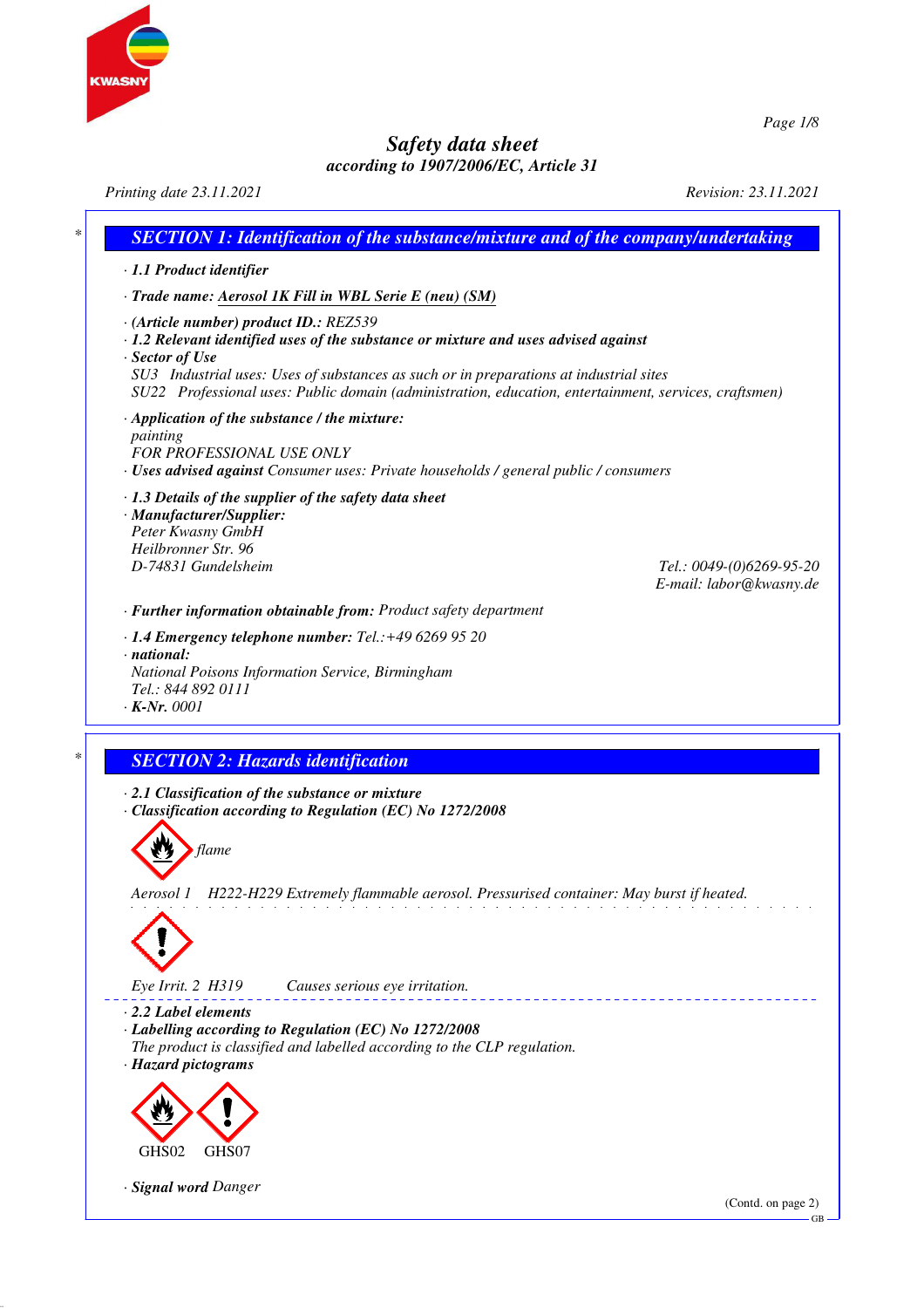*Printing date 23.11.2021 Revision: 23.11.2021*

| Trade name: Aerosol 1K Fill in WBL Serie E (neu) (SM) |                                                                                                                                                    |  |
|-------------------------------------------------------|----------------------------------------------------------------------------------------------------------------------------------------------------|--|
|                                                       | (Contd. of page 1)                                                                                                                                 |  |
| · Hazard statements                                   |                                                                                                                                                    |  |
|                                                       | H222-H229 Extremely flammable aerosol. Pressurised container: May burst if heated.                                                                 |  |
| H319                                                  | Causes serious eye irritation.                                                                                                                     |  |
| $\cdot$ Precautionary statements                      |                                                                                                                                                    |  |
| <i>P101</i>                                           | If medical advice is needed, have product container or label at hand.                                                                              |  |
| <i>P102</i>                                           | Keep out of reach of children.                                                                                                                     |  |
| <i>P103</i>                                           | Read carefully and follow all instructions.                                                                                                        |  |
| <i>P210</i>                                           | Keep away from heat, hot surfaces, sparks, open flames and other ignition sources. No<br>smoking.                                                  |  |
| P211                                                  | Do not spray on an open flame or other ignition source.                                                                                            |  |
| P251                                                  | Do not pierce or burn, even after use.                                                                                                             |  |
|                                                       | P305+P351+P338 IF IN EYES: Rinse cautiously with water for several minutes. Remove contact lenses, if<br>present and easy to do. Continue rinsing. |  |
| $P337 + P313$                                         | If eye irritation persists: Get medical advice/attention.                                                                                          |  |
| $P410 + P412$                                         | Protect from sunlight. Do not expose to temperatures exceeding 50 $\degree$ C/122 $\degree$ F.                                                     |  |
| · Additional information:                             |                                                                                                                                                    |  |
|                                                       | Without adequate ventilation, explosive atmosphere/gas mix may be created.                                                                         |  |
|                                                       | Warning! Hazardous respirable droplets may be formed when sprayed. Do not breathe spray or mist.                                                   |  |
| $\cdot$ 2.3 Other hazards                             |                                                                                                                                                    |  |
|                                                       | · Results of PBT and vPvB assessment                                                                                                               |  |
| · <b>PBT</b> : Not applicable.                        |                                                                                                                                                    |  |
| $\cdot$ vPvB: Not applicable.                         |                                                                                                                                                    |  |

#### *\* SECTION 3: Composition/information on ingredients*

*· 3.2 Chemical characterisation: Mixtures*

*· Description: Mixture of substances listed below with nonhazardous additions.*

| $\cdot$ Dangerous components:              |                                                                                                                            |             |
|--------------------------------------------|----------------------------------------------------------------------------------------------------------------------------|-------------|
| $CAS: 115-10-6$                            | dimethyl ether                                                                                                             | 50-100%     |
| EINECS: 204-065-8                          | $\Leftrightarrow$ Flam. Gas 1A, H220; Press. Gas (Comp.), H280                                                             |             |
| Reg.nr.: 01-2119472128-37-xxxx             |                                                                                                                            |             |
| $CAS: 64-17-5$                             | ethanol                                                                                                                    | $10 - 25\%$ |
| EINECS: 200-578-6                          | $\bigotimes$ Flam. Liq. 2, H225, $\bigotimes$ Eye Irrit. 2, H319                                                           |             |
| Reg.nr.: 01-2119457610-43-xxxx             |                                                                                                                            |             |
| $CAS: 107-98-2$                            | 1-methoxy-2-propanol                                                                                                       | $1 - 5\%$   |
| EINECS: 203-539-1                          | $\bullet$ Flam. Liq. 3, H226; $\bullet$ STOT SE 3, H336                                                                    |             |
| Reg.nr.: 01-2119457435-35-xxxx             |                                                                                                                            |             |
| $\mathbf{1}$ , $\mathbf{1}$ , $\mathbf{1}$ | $\cdots$<br>$\mathcal{C}$ . T $\mathcal{C}$ . T $\mathcal{C}$<br>$\mathbf{1}$<br>$\sim$ $\sim$ $\sim$ $\sim$ $\sim$ $\sim$ |             |

*· Additional information: For the wording of the listed hazard phrases refer to section 16.*

## *SECTION 4: First aid measures*

*· 4.1 Description of first aid measures*

- *· After inhalation: Supply fresh air; consult doctor in case of complaints.*
- *· After skin contact: Generally the product does not irritate the skin.*

*· After eye contact:*

- *Rinse opened eye for several minutes under running water. If symptoms persist, consult a doctor.*
- *· After swallowing: If symptoms persist consult doctor.*
- *· 4.2 Most important symptoms and effects, both acute and delayed No further relevant information available.*
- *· 4.3 Indication of any immediate medical attention and special treatment needed No further relevant information available.*

(Contd. on page 3)

GB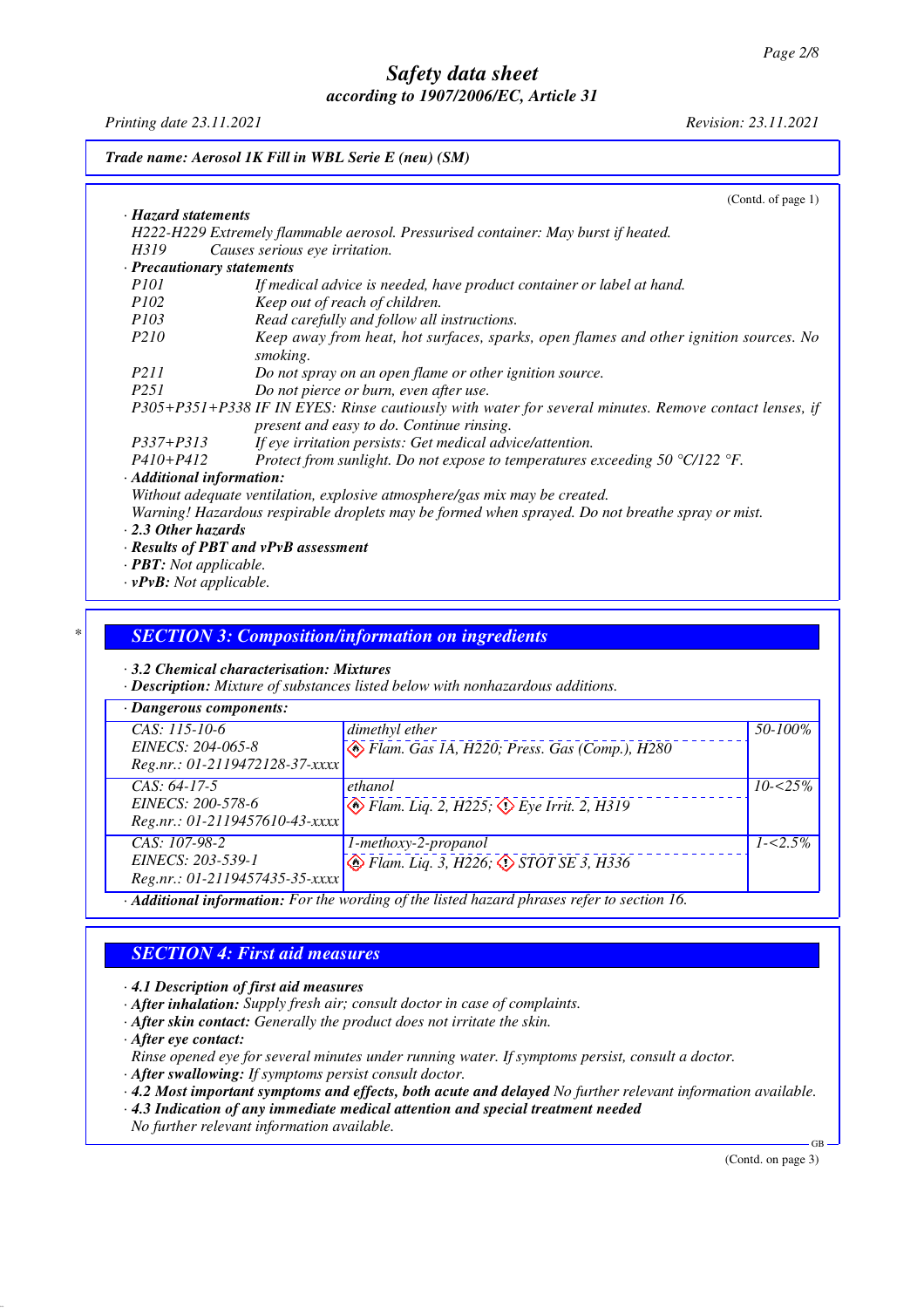*Printing date 23.11.2021 Revision: 23.11.2021*

*Trade name: Aerosol 1K Fill in WBL Serie E (neu) (SM)*

(Contd. of page 2)

#### *SECTION 5: Firefighting measures*

- *· 5.1 Extinguishing media*
- *· Suitable extinguishing agents: Cool container whit water*
- *· 5.2 Special hazards arising from the substance or mixture No further relevant information available.*
- *· 5.3 Advice for firefighters*
- *· Protective equipment: No special measures required.*

#### *SECTION 6: Accidental release measures*

- *· 6.1 Personal precautions, protective equipment and emergency procedures Wear protective equipment. Keep unprotected persons away.*
- *· 6.2 Environmental precautions: Do not allow to enter sewers/ surface or ground water.*
- *· 6.3 Methods and material for containment and cleaning up: Ensure adequate ventilation.*
- *· 6.4 Reference to other sections See Section 7 for information on safe handling. See Section 8 for information on personal protection equipment. See Section 13 for disposal information.*

# *SECTION 7: Handling and storage*

- *· 7.1 Precautions for safe handling Keep away from heat and direct sunlight.*
- *· Information about fire and explosion protection:*

*Do not spray onto a naked flame or any incandescent material.*

*Keep ignition sources away - Do not smoke.*

*Pressurised container: protect from sunlight and do not expose to temperatures exceeding 50°C, i.e. electric lights. Do not pierce or burn, even after use.*

*· 7.2 Conditions for safe storage, including any incompatibilities*

*· Storage:*

- *· Requirements to be met by storerooms and receptacles:*
- *Observe official regulations on storing packagings with pressurised containers.*
- *· Information about storage in one common storage facility: Not required.*
- *· Further information about storage conditions: None.*
- *· 7.3 Specific end use(s) No further relevant information available.*

## *\* SECTION 8: Exposure controls/personal protection*

*· 8.1 Control parameters*

*· Additional information about design of technical facilities: No further data; see item 7.*

*· Ingredients with limit values that require monitoring at the workplace:*

*115-10-6 dimethyl ether*

- *WEL Short-term value: 958 mg/m³, 500 ppm*
- *Long-term value: 766 mg/m³, 400 ppm*

*64-17-5 ethanol*

- *WEL Long-term value: 1920 mg/m³, 1000 ppm*
- *· Additional information: The lists valid during the making were used as basis.*

*· 8.2 Exposure controls*

- *· Personal protective equipment:*
- *· General protective and hygienic measures:*

*Keep away from foodstuffs, beverages and feed.*

(Contd. on page 4)

GB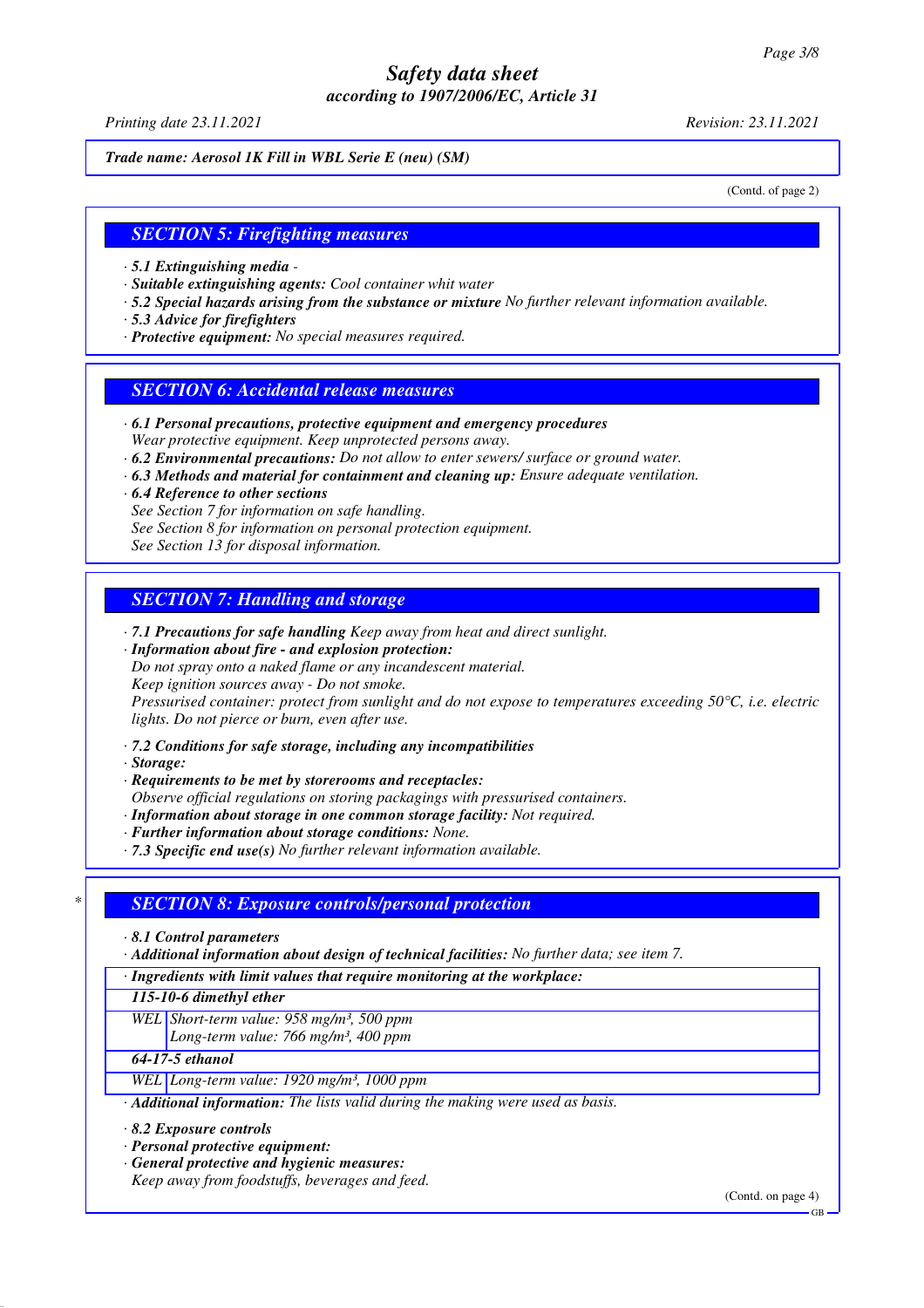*Printing date 23.11.2021 Revision: 23.11.2021*

*Trade name: Aerosol 1K Fill in WBL Serie E (neu) (SM)*

(Contd. of page 3)

GB

*Immediately remove all soiled and contaminated clothing Wash hands before breaks and at the end of work. Avoid contact with the eyes. Avoid contact with the eyes and skin.*

#### *· Respiratory protection:*

*Use suitable respiratory protective device in case of insufficient ventilation.*



*When workers are facing concentrations above the exposure limit they must use appropriate certified respirators. Half mask with combination filter, class A1P2 minimum, or breathing mask with outer air supply.*

#### *· Protection of hands:*

*Protective gloves*



*The glove material has to be impermeable and resistant to the product/ the substance/ the preparation.*

*Selection of the glove material on consideration of the penetration times, rates of diffusion and the degradation*

*· Material of gloves Nitrile rubber, NBR*

*· Penetration time of glove material*

*Gloves must be changed after every contamination.*

*The exact break trough time has to be found out by the manufacturer of the protective gloves and has to be observed.*

*· For the permanent contact of a maximum of 15 minutes gloves made of the following materials are suitable:*

*butyl rubber, 0,7mm*

*· Eye protection: Safety glasses*



*Tightly sealed goggles*

## *\* SECTION 9: Physical and chemical properties*

| $\cdot$ 9.1 Information on basic physical and chemical properties         |                                    |                       |  |
|---------------------------------------------------------------------------|------------------------------------|-----------------------|--|
| · General Information                                                     |                                    |                       |  |
| $\cdot$ Appearance:<br>Form:                                              | Aerosol                            |                       |  |
| Colour:                                                                   | According to product specification |                       |  |
| $\cdot$ Odour:                                                            | <i>Characteristic</i>              |                       |  |
| • Odour threshold:                                                        | Not determined.                    |                       |  |
| $\cdot$ pH-value:                                                         | Mixture is non-polar/aprotic.      |                       |  |
| $\cdot$ Change in condition                                               |                                    |                       |  |
| Melting point/freezing point:                                             | Undetermined.                      |                       |  |
| Initial boiling point and boiling range: $-24.9 \text{ }^{\circ}\text{C}$ |                                    |                       |  |
| $\cdot$ Flash point:                                                      | $\leq 0$ °C                        |                       |  |
| · Flammability (solid, gas):                                              | Not applicable.                    |                       |  |
| · Ignition temperature:                                                   | 235 °C                             |                       |  |
|                                                                           |                                    | (Contd. on page $5$ ) |  |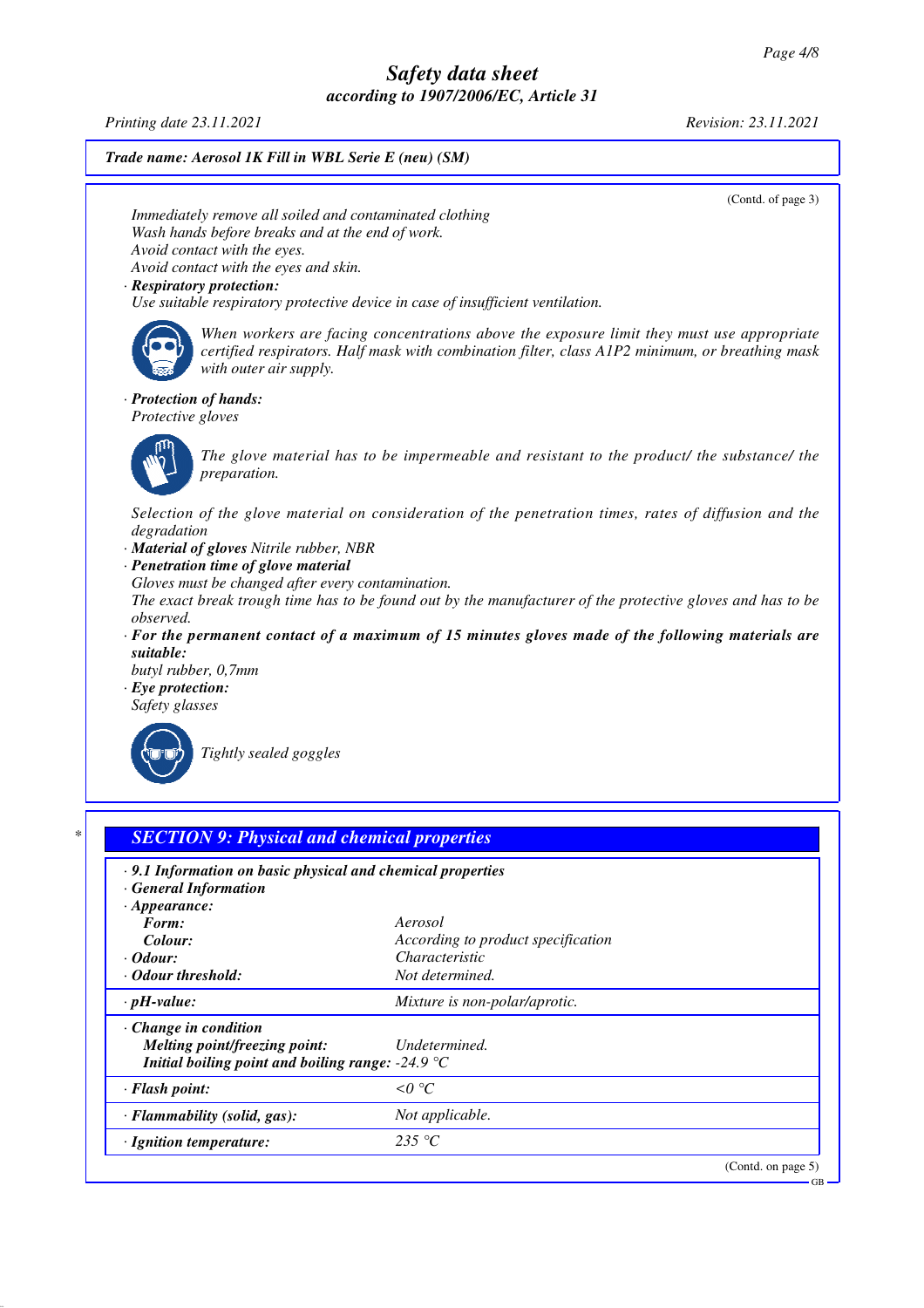*Printing date 23.11.2021 Revision: 23.11.2021*

|                                           | (Contd. of page 4)                                                                                                 |
|-------------------------------------------|--------------------------------------------------------------------------------------------------------------------|
| $\cdot$ Decomposition temperature:        | Not determined.                                                                                                    |
| · Auto-ignition temperature:              | Product is not selfigniting.                                                                                       |
| $\cdot$ Explosive properties:             | Product is not explosive. However, formation of explosive air/<br>vapour mixtures are possible.<br>Not determined. |
| · Explosion limits:                       |                                                                                                                    |
| Lower:                                    | $3$ Vol %                                                                                                          |
| <b>Upper:</b>                             | 18.6 Vol %                                                                                                         |
| $\cdot$ Vapour pressure at 20 °C:         | $3,400$ hPa                                                                                                        |
| · Relative density                        | Not determined.                                                                                                    |
| · Vapour density                          | Not determined.                                                                                                    |
| $\cdot$ Evaporation rate                  | Not applicable.                                                                                                    |
| · Solubility in / Miscibility with        |                                                                                                                    |
| water:                                    | Not miscible or difficult to mix.                                                                                  |
| · Partition coefficient: n-octanol/water: | Not determined.                                                                                                    |
| · Viscosity:                              |                                                                                                                    |
| Dynamic:                                  | Not determined.                                                                                                    |
| Kinematic:                                | Not determined.                                                                                                    |
| · Solvent content:                        |                                                                                                                    |
| Organic solvents:                         | 99.3%                                                                                                              |
|                                           | With propellant gas. Content given by weight.                                                                      |
| Water:                                    | $0.7\%$                                                                                                            |
| $VOC$ (EU)                                | 99.25 %                                                                                                            |
| <b>Solids content:</b>                    | 0.0%                                                                                                               |
| $\cdot$ 9.2 Other information             | No further relevant information available.                                                                         |

#### *SECTION 10: Stability and reactivity*

*· 10.1 Reactivity No further relevant information available.*

- *· 10.2 Chemical stability*
- *· Thermal decomposition / conditions to be avoided: No decomposition if used according to specifications.*
- *· 10.3 Possibility of hazardous reactions No dangerous reactions known.*
- *· 10.4 Conditions to avoid No further relevant information available.*
- *· 10.5 Incompatible materials: No further relevant information available.*
- *· 10.6 Hazardous decomposition products: No dangerous decomposition products known.*

## *SECTION 11: Toxicological information*

*· 11.1 Information on toxicological effects*

- *· Acute toxicity Based on available data, the classification criteria are not met.*
- *· Primary irritant effect:*
- *· Skin corrosion/irritation Based on available data, the classification criteria are not met.*
- *· Serious eye damage/irritation Causes serious eye irritation.*
- *· Respiratory or skin sensitisation Based on available data, the classification criteria are not met.*
- *· Additional toxicological information:*
- *· CMR effects (carcinogenity, mutagenicity and toxicity for reproduction)*
- *· Germ cell mutagenicity Based on available data, the classification criteria are not met.*

(Contd. on page 6)

GB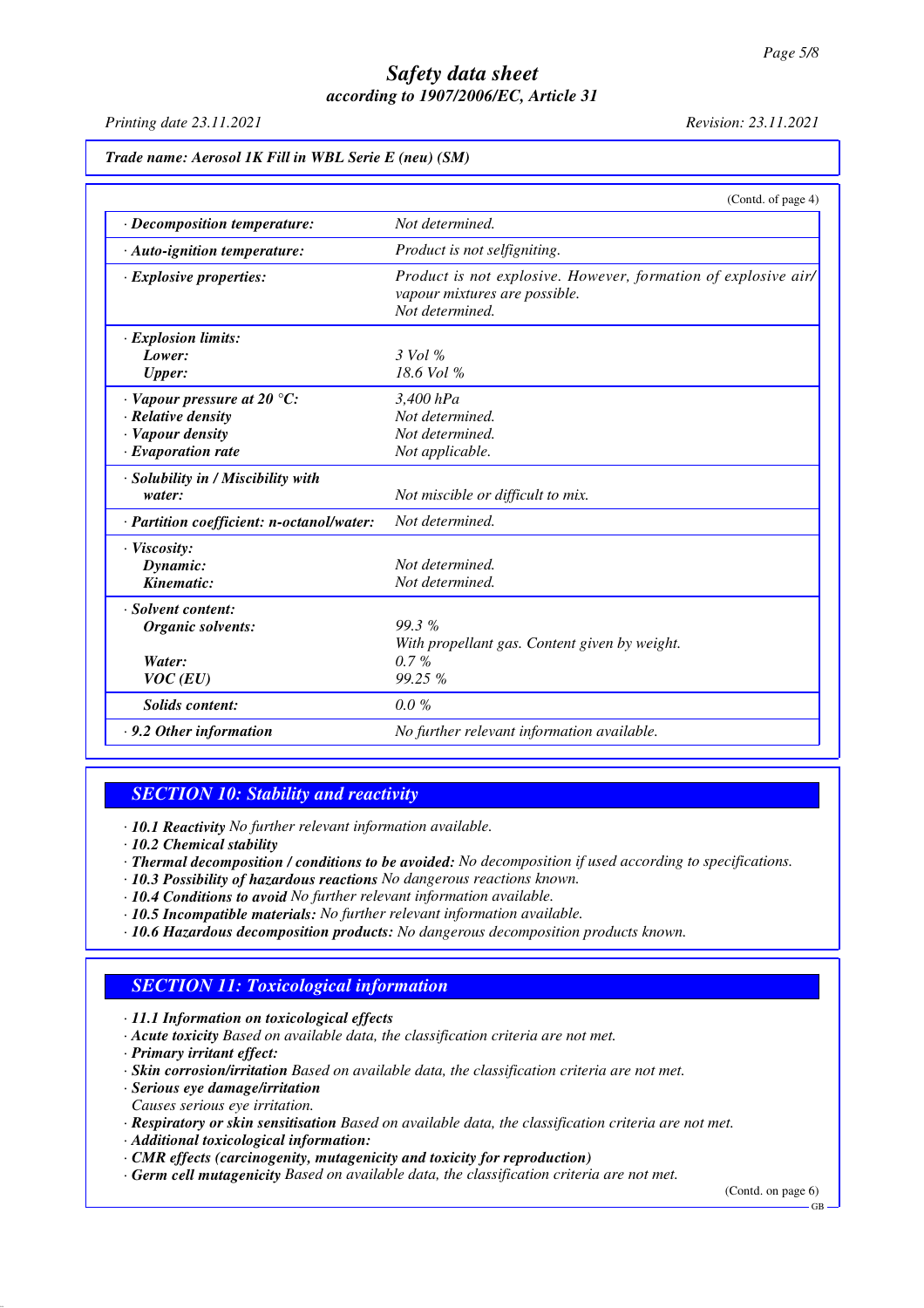*Printing date 23.11.2021 Revision: 23.11.2021*

*Trade name: Aerosol 1K Fill in WBL Serie E (neu) (SM)*

(Contd. of page 5)

- *· Carcinogenicity Based on available data, the classification criteria are not met.*
- *· Reproductive toxicity Based on available data, the classification criteria are not met.*
- *· STOT-single exposure Based on available data, the classification criteria are not met. · STOT-repeated exposure Based on available data, the classification criteria are not met.*
- *· Aspiration hazard Based on available data, the classification criteria are not met.*

# *SECTION 12: Ecological information*

*· 12.1 Toxicity*

- *· Aquatic toxicity: No further relevant information available.*
- *· 12.2 Persistence and degradability No further relevant information available.*
- *· 12.3 Bioaccumulative potential No further relevant information available.*
- *· 12.4 Mobility in soil No further relevant information available.*
- *· Additional ecological information:*
- *· General notes: Water hazard class 1 (German Regulation) (Self-assessment): slightly hazardous for water*
- *· 12.5 Results of PBT and vPvB assessment*
- *· PBT: Not applicable.*
- *· vPvB: Ikke relevant.*
- *· 12.6 Other adverse effects No further relevant information available.*

# *\* SECTION 13: Disposal considerations*

- *· 13.1 Waste treatment methods*
- *· Recommendation*

*Must not be disposed together with household garbage. Do not allow product to reach sewage system.*

- *· Uncleaned packaging:*
- *· Recommendation: Disposal must be made according to official regulations.*

| $\cdot$ 14.1 UN-Number               |                     |  |
|--------------------------------------|---------------------|--|
| · ADR, IMDG, IATA                    | <i>UN1950</i>       |  |
| $\cdot$ 14.2 UN proper shipping name |                     |  |
| $\cdot$ ADR                          | 1950 AEROSOLS       |  |
| $\cdot$ IMDG                         | <b>AEROSOLS</b>     |  |
| $\cdot$ IATA                         | AEROSOLS, flammable |  |
|                                      |                     |  |
| $\cdot$ Class                        | 2 5F Gases.         |  |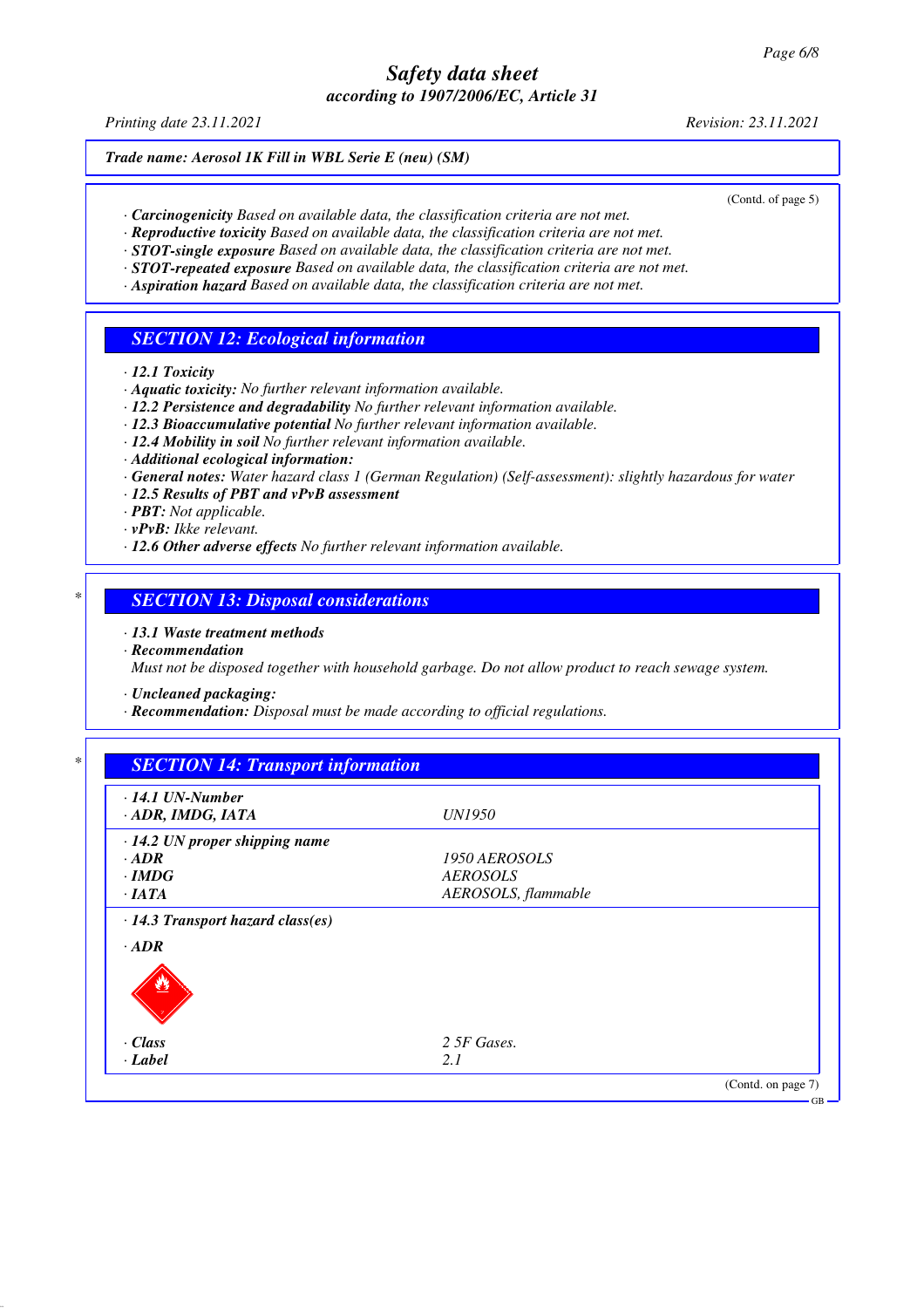*Printing date 23.11.2021 Revision: 23.11.2021*

|                                                                                      | (Contd. of page 6)                                         |
|--------------------------------------------------------------------------------------|------------------------------------------------------------|
|                                                                                      |                                                            |
| · IMDG, IATA                                                                         |                                                            |
|                                                                                      |                                                            |
|                                                                                      |                                                            |
|                                                                                      |                                                            |
| $\cdot$ Class                                                                        | 2.1 Gases.                                                 |
| $\cdot$ Label                                                                        | 2.1                                                        |
| · 14.4 Packing group                                                                 |                                                            |
| · ADR, IMDG, IATA                                                                    | Void                                                       |
|                                                                                      | not classified                                             |
| · 14.5 Environmental hazards:                                                        |                                                            |
| · Marine pollutant:                                                                  | N <sub>O</sub>                                             |
|                                                                                      |                                                            |
| · 14.6 Special precautions for user<br>· Hazard identification number (Kemler code): | Warning: Gases.                                            |
|                                                                                      | not classified                                             |
| · EMS Number:                                                                        | $F-D, S-U$                                                 |
| · Stowage Code                                                                       | SW1 Protected from sources of heat.                        |
|                                                                                      | SW2 Clear of living quarters.                              |
| · Segregation Code                                                                   | SG69 For AEROSOLS with a maximum capacity of 1 litre:      |
|                                                                                      | Segregation as for class 9. Stow "separated from" class 1  |
|                                                                                      | except for division 1.4.                                   |
|                                                                                      | For AEROSOLS with a capacity above 1 litre:                |
|                                                                                      | Segregation as for the appropriate subdivision of class 2. |
|                                                                                      | For WASTE AEROSOLS:                                        |
|                                                                                      | Segregation as for the appropriate subdivision of class 2. |
| · 14.7 Transport in bulk according to Annex II of                                    |                                                            |
| <b>Marpol and the IBC Code</b>                                                       | Not applicable.                                            |
| · Transport/Additional information:                                                  |                                                            |
| $\cdot$ ADR                                                                          |                                                            |
| $\cdot$ Limited quantities (LQ)                                                      | IL                                                         |
| $\cdot$ Excepted quantities (EQ)                                                     | Code: E0                                                   |
|                                                                                      | Not permitted as Excepted Quantity                         |
| <b>Transport category</b>                                                            | 2                                                          |
| · Tunnel restriction code                                                            | D                                                          |
| $\cdot$ IMDG                                                                         |                                                            |
| $\cdot$ Limited quantities (LQ)                                                      | IL                                                         |
| $\cdot$ Excepted quantities (EQ)                                                     | Code: E0                                                   |
|                                                                                      | Not permitted as Excepted Quantity                         |
|                                                                                      |                                                            |

## *\* SECTION 15: Regulatory information*

*· 15.1 Safety, health and environmental regulations/legislation specific for the substance or mixture VOC: <840g/l*

*· Directive 2012/18/EU*

- *· Named dangerous substances ANNEX I None of the ingredients is listed.*
- *· Seveso category P3a FLAMMABLE AEROSOLS*
- *· Qualifying quantity (tonnes) for the application of lower-tier requirements 150 t*

(Contd. on page 8)